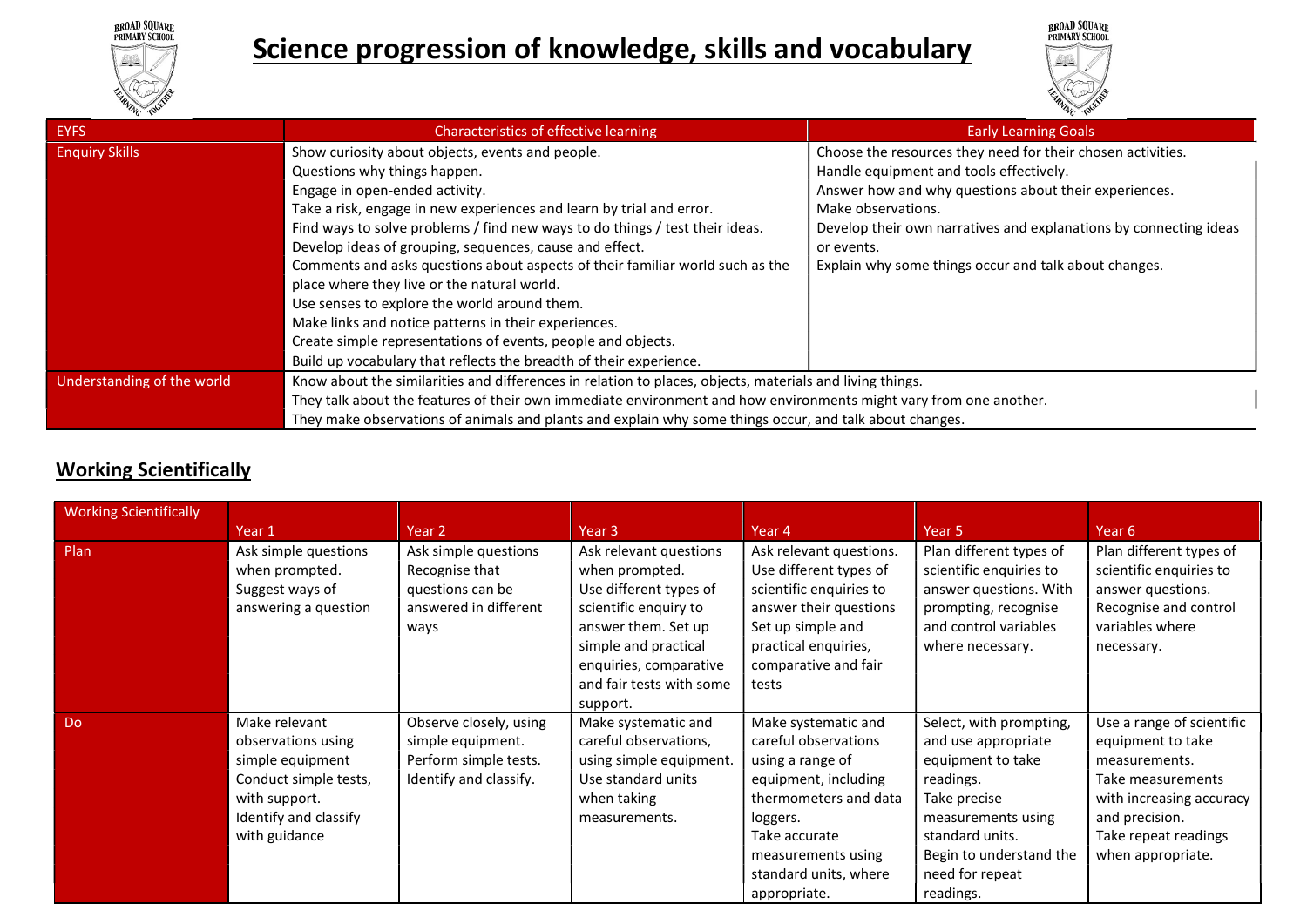| Record     | Gather and record data                                                                                                                                                                                  | Record and<br>communicate their<br>findings in a range of<br>ways and begin to use<br>simple scientific<br>language.<br>Gather and record data<br>to help answer<br>questions. | With modelling and<br>guidance, gather,<br>record, classify and<br>present data in a variety<br>of ways to help to<br>answer questions. With<br>prompting, use various<br>ways of recording,<br>grouping and displaying<br>evidence and suggest<br>how findings may be<br>tabulated.                                                                      | Gather, record, classify<br>and present data in a<br>variety of ways to help<br>to answer questions.<br>Record findings using<br>simple scientific<br>language, drawings and<br>labelled diagrams.<br>Record findings using<br>keys, bar charts, and<br>tables. | Take and process repeat<br>readings. Record data<br>and results.<br>Record data using<br>labelled diagrams, keys,<br>tables and charts.<br>Use line graphs to<br>record data.                                                                                                                          | Record data and results<br>of increasing complexity<br>using scientific diagrams<br>and labels, classification<br>keys, tables, bar charts<br>and line graphs. |
|------------|---------------------------------------------------------------------------------------------------------------------------------------------------------------------------------------------------------|--------------------------------------------------------------------------------------------------------------------------------------------------------------------------------|-----------------------------------------------------------------------------------------------------------------------------------------------------------------------------------------------------------------------------------------------------------------------------------------------------------------------------------------------------------|-----------------------------------------------------------------------------------------------------------------------------------------------------------------------------------------------------------------------------------------------------------------|--------------------------------------------------------------------------------------------------------------------------------------------------------------------------------------------------------------------------------------------------------------------------------------------------------|----------------------------------------------------------------------------------------------------------------------------------------------------------------|
| Review     | Recognise findings.<br>Use their observations<br>and ideas to suggest<br>answers to simple<br>questions.                                                                                                | Use their observations<br>and ideas to suggest<br>answers to simple<br>questions.                                                                                              | With prompting,<br>suggest conclusions<br>from enquiries.<br>Suggest how findings<br>could be reported.                                                                                                                                                                                                                                                   | Report on findings from<br>enquiries, including oral<br>and written<br>explanations, of results<br>and conclusions.                                                                                                                                             | Report and present<br>findings from enquiries,<br>including conclusions<br>and, with prompting,<br>suggest causal<br>relationships.                                                                                                                                                                    | Report and present<br>findings from enquiries,<br>including conclusions<br>and causal relationships.                                                           |
| Vocabulary | Questions, answers,<br>equipment, gather,<br>measure, record, results<br>sort, group, test,<br>explore, observe,<br>compare, describe,<br>similar/ities,<br>different/ces, beaker,<br>pipette, syringe. | Previous vocab plus<br>observe changes over<br>time, notice patterns,<br>secondary sources,<br>hand lenses, egg timers,<br>identify, classify, data                            | Previous vocab plus<br>scientific<br>enquiry changes over<br>time, notice patterns,<br>secondary sources,<br>comparative tests, fair<br>tests, careful, accurate,<br>observations,<br>equipment,<br>gather, measure,<br>record, data,<br>evidence, results, keys,<br>bar charts, table,<br>results, conclusions,<br>predictions,<br>support, thermometers | Previous vocab plus<br>enquiry types increase,<br>decrease, identify,<br>classify, order, notice<br>patterns, relationships,<br>appearance, present<br>results, data loggers                                                                                    | Previous vocab plus,<br>notice, patterns,<br>relationships,<br>independent variable,<br>dependent variable,<br>controlled variable,<br>accuracy, precision,<br>degree of trust,<br>classification keys,<br>scatter graphs, line<br>graphs, causal<br>relationships,<br>support/refute, data<br>loggers | Previous vocab plus<br>opinion/fact,<br>confidently name<br>scientific enquiry types                                                                           |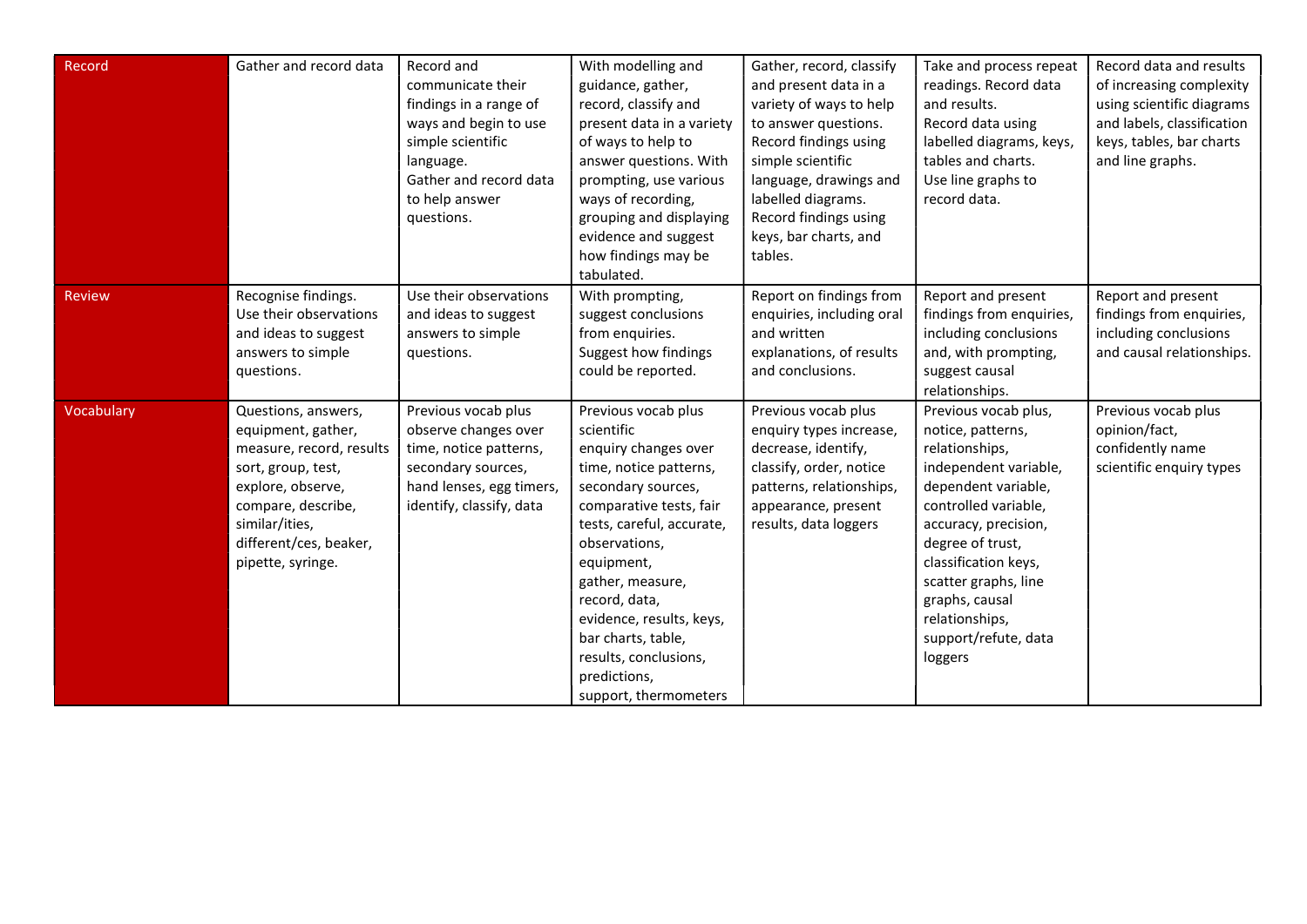# **Biology**

| <b>Areas of Study</b>                               | Year 1                                                                                                                                                                                                                                                                                                                                                                                                                                                                                                                                  | Year 2                                                                                                                                                                                                                                                                                                                                 | Year <sub>3</sub>                                                                                                                                                                                                                                                                                                           | Year <sub>4</sub>                                                                                                                                                                                                                                                                                                              | Year <sub>5</sub>                                        | Year <sub>6</sub>                                                                                                                                                                                                                                                                                                                                                                                                            |
|-----------------------------------------------------|-----------------------------------------------------------------------------------------------------------------------------------------------------------------------------------------------------------------------------------------------------------------------------------------------------------------------------------------------------------------------------------------------------------------------------------------------------------------------------------------------------------------------------------------|----------------------------------------------------------------------------------------------------------------------------------------------------------------------------------------------------------------------------------------------------------------------------------------------------------------------------------------|-----------------------------------------------------------------------------------------------------------------------------------------------------------------------------------------------------------------------------------------------------------------------------------------------------------------------------|--------------------------------------------------------------------------------------------------------------------------------------------------------------------------------------------------------------------------------------------------------------------------------------------------------------------------------|----------------------------------------------------------|------------------------------------------------------------------------------------------------------------------------------------------------------------------------------------------------------------------------------------------------------------------------------------------------------------------------------------------------------------------------------------------------------------------------------|
| <b>Animals including</b><br><b>Humans (Biology)</b> | Identify and name a<br>variety of common<br>animals including fish,<br>amphibians, reptiles,<br>birds and mammals.<br>Identify and name a<br>variety of common<br>animals that are<br>carnivores, herbivores<br>and omnivores.<br>Describe and compare<br>the structure of a<br>variety of common<br>animals (fish,<br>amphibians, reptiles,<br>birds and mammals,<br>including pets).<br>Identify, name, draw<br>and label the basic parts<br>of the human body and<br>say which part of the<br>body is associated with<br>each sense. | Understand that<br>animals, including<br>humans, have offspring,<br>which grow into adults.<br>Describe the basic<br>needs of animals,<br>including humans, for<br>survival (water, food<br>and air). Describe the<br>importance for humans<br>of exercise, eating the<br>right amounts of<br>different types of food,<br>and hygiene. | Identify that animals,<br>including humans, need<br>the right types and<br>amount of nutrition,<br>and that they cannot<br>make their own food;<br>they get nutrition from<br>what they eat.<br>Identify that humans<br>and some other animals<br>have skeletons and<br>muscles for support,<br>protection and<br>movement. | Describe the simple<br>functions of the basic<br>parts of the digestive<br>system in humans.<br>Identify the different<br>types of teeth in<br>humans and their<br>simple functions.<br>Construct and interpret<br>a variety of food chains,<br>identifying producers,<br>predators and prey.                                  | Describe the changes as<br>humans develop to old<br>age. | Identify and name the<br>main parts of the<br>human circulatory<br>system, and describe<br>the functions of the<br>heart, blood vessels and<br>blood.<br>Recognise the impact of<br>diet, exercise, drugs and<br>lifestyle on the way<br>their bodies function.<br>Describe the ways in<br>which nutrients and<br>water are transported<br>within animals,<br>including humans. - (see<br>also Evolution and<br>inheritance) |
| Vocabulary                                          | Body, head, neck, arms,<br>elbows, legs, knees, face,<br>ears, eyes, eyebrows,<br>eyelashes, nose, hair,<br>mouth, teeth, tongue, feet,<br>toes, fingers, nails, ankle,<br>calf, thigh, hips, waist,<br>trunk, chest,<br>shoulders, back, hands,<br>wrist, tail, wing, claw, fin,<br>scales, feathers, fur, beak,<br>senses, hearing, seeing,<br>touching, smelling, tasting,<br>smooth, bright, dim, loud,<br>quiet, high, low                                                                                                         | offspring, life cycles,<br>grow, change, adults,<br>basic needs, water,<br>food, air survival,<br>exercise, food types<br>(fruit and veg, bread,<br>rice, pasta, milk,<br>dairy, foods high in fat<br>and sugar, meat, fish,<br>eggs, beans), hygiene                                                                                  | Nutrition, food types,<br>carbohydrates, protein,<br>vitamins and minerals,<br>fat, sugar, fruits and<br>veg, dietary fibre, water,<br>balanced diet, skeleton,<br>muscles, support,<br>protection, movement,<br>names of bones,<br>vertebrate,<br>invertebrate                                                             | Digestive system,<br>nutrition,<br>mouth, teeth, canine,<br>incisor,<br>molar, pre-molar, saliva,<br>tongue, rip, tear, chew,<br>grind, cut, oesophagus<br>(gullet), stomach, small<br>intestine, large<br>intestine, rectum, anus,<br>carnivore, herbivore,<br>omnivore, producer,<br>consumer, predator,<br>prey, food chain |                                                          | Circulatory system,<br>heart, blood, blood<br>vessels, pumps, oxygen,<br>carbon dioxide, lungs,<br>nutrients, water, diet,<br>exercise, drugs, lifestyle,<br>evolution,<br>suited/suitable,<br>adapted, adaptation,<br>offspring, reproduction,<br>variation, inherit,<br>inheritance, fossils                                                                                                                               |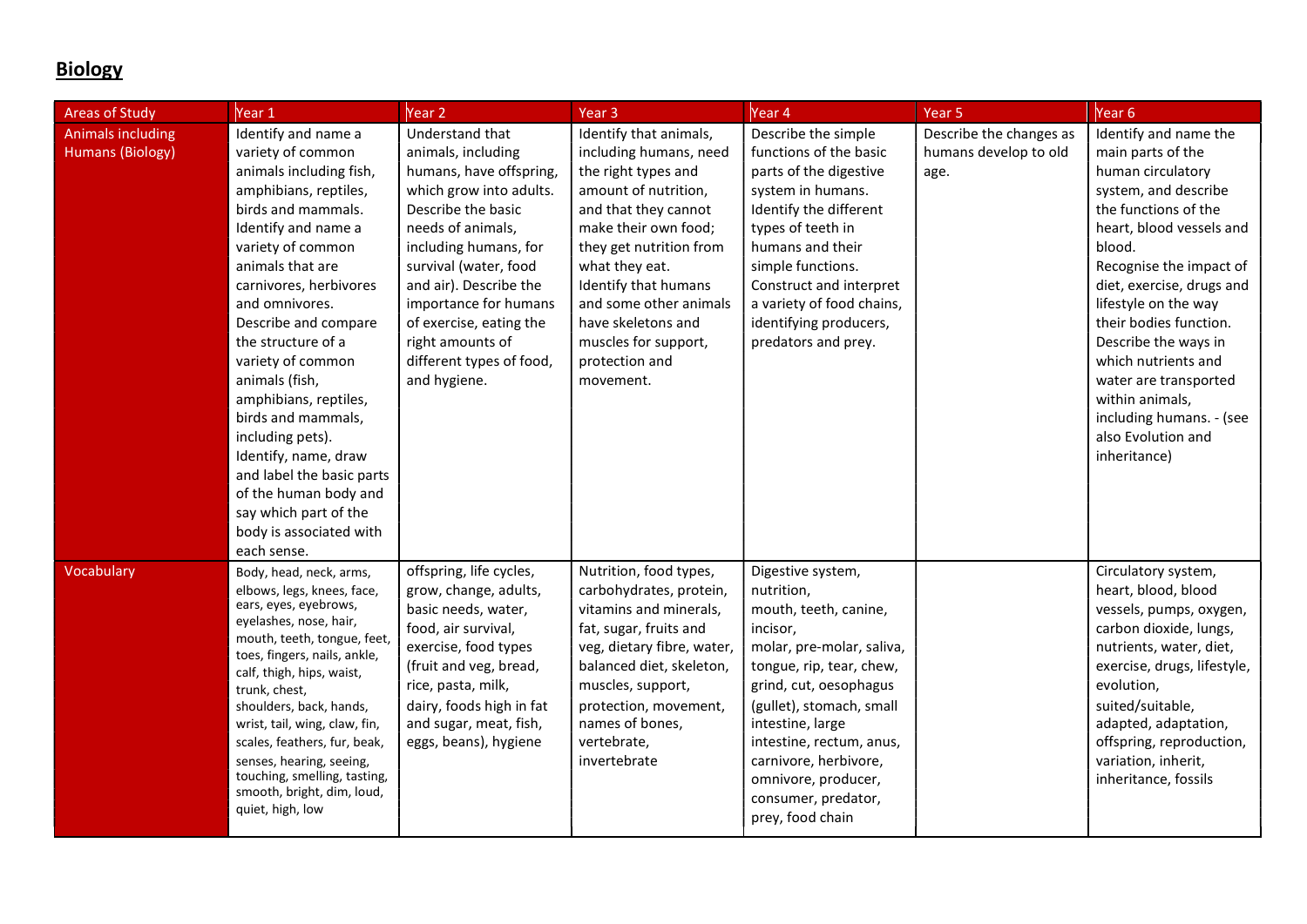|                    |                            |                           | Describe the differences  |                             |
|--------------------|----------------------------|---------------------------|---------------------------|-----------------------------|
| Living things      | Explore and compare        | Recognise that living     |                           | Describe how living         |
| and their Habitats | the differences between    | things can be grouped     | in the life cycles of a   | things are classified into  |
| (Biology)          | things that are living,    | in a variety of ways.     | mammal, an amphibian,     | broad groups according      |
|                    | dead, and things that      | Explore and use           | an insect and a bird.     | to common observable        |
|                    | have never been alive.     | classification keys to    | Describe the life process | characteristics and         |
|                    | Identify that most living  | help group, identify and  | of reproduction in some   | based on similarities       |
|                    | things live in habitats to | name a variety of living  | plants and animals.       | and differences,            |
|                    | which they are suited      | things in their local and |                           | including micro-            |
|                    | and describe how           | wider environment.        |                           | organisms, plants and       |
|                    | different habitats         | Recognise that            |                           | animals.                    |
|                    | provide for the basic      | environments can          |                           | Give reasons for            |
|                    | needs of different kinds   | change and that this can  |                           | classifying plants and      |
|                    | of animals and plants,     | sometimes pose            |                           | animals based on            |
|                    | and how they depend        | dangers to living things. |                           | specific characteristics. - |
|                    | on each other.             |                           |                           | (see also Evolution and     |
|                    | Identify and name a        |                           |                           | inheritance).               |
|                    | variety of plants and      |                           |                           |                             |
|                    | animals in their           |                           |                           |                             |
|                    | habitats, including        |                           |                           |                             |
|                    | micro-habitats.            |                           |                           |                             |
|                    | Describe how animals       |                           |                           |                             |
|                    | obtain their food from     |                           |                           |                             |
|                    | plants and other           |                           |                           |                             |
|                    | animals, using the idea    |                           |                           |                             |
|                    | of a simple food chain,    |                           |                           |                             |
|                    | and identify and name      |                           |                           |                             |
|                    | different sources of       |                           |                           |                             |
|                    | food.                      |                           |                           |                             |
| Vocabulary         | Living, dead, never been   | Classification keys,      | Life cycle, reproduction, | Organism, micro-            |
|                    | alive, names of local      | environment, fish,        | sexual, asexual,          | organism, fungus,           |
|                    | habitats,                  |                           |                           | mushrooms, classificatio    |
|                    |                            | amphibians, reptiles,     | germination,              |                             |
|                    | pond, woodland,            | birds, mammals,           | pollination, seed         | n keys,                     |
|                    | meadow, name               | vertebrates, invertebrat  | formation, seed           | environment, fish,          |
|                    | microhabitats, under       | es, names of              | dispersal, pollen,        | amphibians, reptiles,       |
|                    | log, stony path, under     | them, human impact,       | stamen, stigma,           | birds,, mammals,            |
|                    | bushes, suited,            | positive,                 | plantlets, runners,       | vertebrates, invertebrat    |
|                    | basicneeds, depend,        | negative(impact).         | mammal,                   | es, name some ofthese,      |
|                    | food, food chain, shelter  |                           | amphibian, insect, bird,  | arachnid, mollusc,          |
|                    |                            |                           | fish, reptile, eggs, live | insect, crustacean          |
|                    |                            |                           | young                     |                             |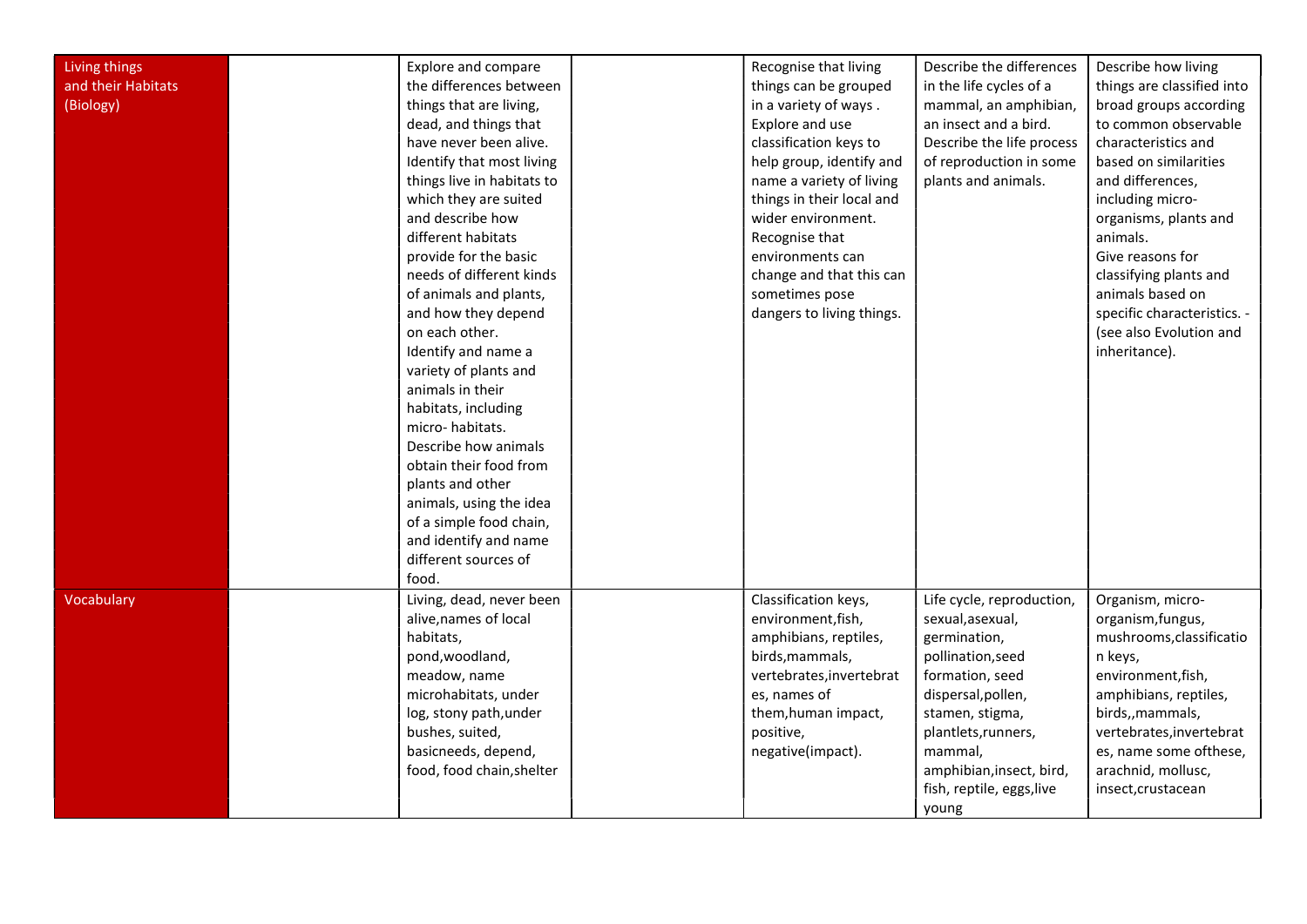| <b>Plants (Biology)</b> | Identify and name a                | Observe and describe                            | Identify and describe                               |  | (see Evolution and |
|-------------------------|------------------------------------|-------------------------------------------------|-----------------------------------------------------|--|--------------------|
|                         | variety of                         | how seeds and bulbs                             | the functions of                                    |  | inheritance)       |
|                         | common wild and                    | grow into mature plants                         | different parts of                                  |  |                    |
|                         | garden plants, including           | Find out and describe                           | flowering plants: roots,                            |  |                    |
|                         | deciduous and                      | how plants need water,                          | stem/trunk, leaves and                              |  |                    |
|                         | evergreen trees                    | light and a suitable                            | flowers.                                            |  |                    |
|                         | Identify and describe              | temperature to grow                             | Explore the                                         |  |                    |
|                         | the basic                          | and stay                                        | requirements of plants                              |  |                    |
|                         | structure of a variety of          | healthy.                                        | for life and growth (air,                           |  |                    |
|                         | common flowering                   |                                                 | light, water, nutrients                             |  |                    |
|                         | plants, including trees.           |                                                 | from soil, and room to                              |  |                    |
|                         |                                    |                                                 | grow) and how they                                  |  |                    |
|                         |                                    |                                                 | vary from plant to                                  |  |                    |
|                         |                                    |                                                 | plant.                                              |  |                    |
|                         |                                    |                                                 | Investigate the way in                              |  |                    |
|                         |                                    |                                                 | which water is                                      |  |                    |
|                         |                                    |                                                 | transported within                                  |  |                    |
|                         |                                    |                                                 | plants.                                             |  |                    |
|                         |                                    |                                                 | Explore the part that                               |  |                    |
|                         |                                    |                                                 | flowers play in the                                 |  |                    |
|                         |                                    |                                                 | lifecycle of flowering                              |  |                    |
|                         |                                    |                                                 | plants, including                                   |  |                    |
|                         |                                    |                                                 | pollination, seed                                   |  |                    |
|                         |                                    |                                                 | formation and seed                                  |  |                    |
|                         |                                    |                                                 | dispersal.                                          |  |                    |
| Vocabulary              | Names of: wild plants,             | seeds, bulbs, water,<br>light, growth, healthy, | leaf, flower, blossom,<br>petal, fruit, root, bulb, |  |                    |
|                         | garden                             |                                                 | seed trunk,                                         |  |                    |
|                         | pants, flowering plants,<br>trees, | shoot, seedling,                                | branch, stem, water,                                |  |                    |
|                         | leaf, flower, blossom,             |                                                 | light, air,                                         |  |                    |
|                         | petal, fruit, berry, root,         |                                                 | nutrients, soil, fertiliser,                        |  |                    |
|                         | bulb, seed, trunk,                 |                                                 | grow,                                               |  |                    |
|                         | branch, stem, bark,                |                                                 | healthy, transported,                               |  |                    |
|                         | stalk, vegetable,                  |                                                 | life cycle, pollination,                            |  |                    |
|                         | deciduous, evergreen               |                                                 | seed formation, seed                                |  |                    |
|                         |                                    |                                                 | dispersal                                           |  |                    |
| <b>Seasonal changes</b> | Observe changes across             |                                                 |                                                     |  |                    |
| (Physics)               | the four seasons -                 |                                                 |                                                     |  |                    |
|                         | observe and describe               |                                                 |                                                     |  |                    |
|                         | weather associated with            |                                                 |                                                     |  |                    |
|                         | the seasons and how                |                                                 |                                                     |  |                    |
|                         | day length varies.                 |                                                 |                                                     |  |                    |
|                         |                                    |                                                 |                                                     |  |                    |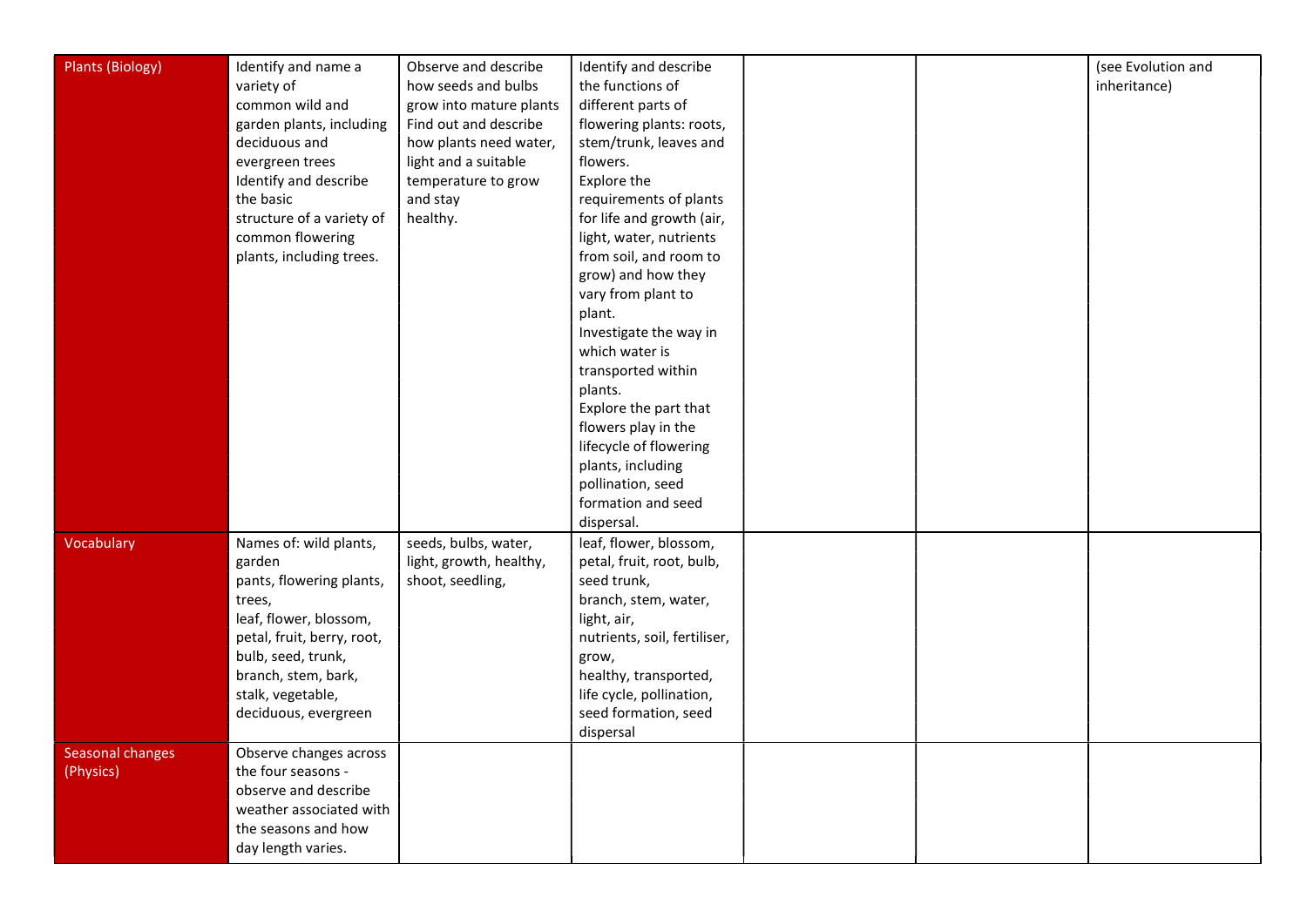| Vocabulary | Season, spring, summer,  |  |  |  |
|------------|--------------------------|--|--|--|
|            | autumn, winter,          |  |  |  |
|            | weather, hot,            |  |  |  |
|            | warm, cool cold, sunny,  |  |  |  |
|            | cloudy, windy, rainy,    |  |  |  |
|            | snowing, hailing, sleet, |  |  |  |
|            | frost, fog, mist, icy,   |  |  |  |
|            | rainbow, thunder,        |  |  |  |
|            | lightning, storm, light, |  |  |  |
|            | dark, day, night         |  |  |  |

# **Chemistry**

| Everyday materials (Y1)      | Distinguish between an    | Identify and compare         | Compare and group          | Compare and group          |  |
|------------------------------|---------------------------|------------------------------|----------------------------|----------------------------|--|
| <b>Uses of Everyday</b>      | object and the material   | thesuitability of a          | materials together,        | together everyday          |  |
| materials (Y2)               | from which it is made.    | variety ofeveryday           | according to               | materials onthe basis of   |  |
| <b>States of matter (Y4)</b> | Identify and name a       | materials,                   | whetherthey are solids,    | their properties,          |  |
| Properties and changes       | variety of everyday       | includingwood, metal,        | liquids or gases. Observe  | including their hardness,  |  |
| of materials (Y5)            | materials, including      | plastic, glass, brick, rock, | that some materials        | solubility, transparency,  |  |
|                              | wood, plastic, glass,     | paper and cardboard          | change state when they     | conductivity(electrical    |  |
| (Chemistry)                  | metal, water, and         | forparticular uses find      | are heated or cooled,      | and thermal), and          |  |
|                              | rock.Describe the         | out how theshapes of         | and measure or             | response to magnets.       |  |
|                              | simple physical           | solid objects madefrom       | research the               | Know that some             |  |
|                              | properties of a variety   | some materials can           | temperature at which       | materials will dissolve in |  |
|                              | of every day              | bechanged by                 | this happens in degrees    | liquid to form a           |  |
|                              | materials.                | squashing,                   | Celsius (°C). Identify the | solution, and describe     |  |
|                              | Compare and group         | bending, twisting and        | part played by             | how to recover a           |  |
|                              | together a variety of     | stretching.                  | evaporation and            | substance from a           |  |
|                              | every day materials on    |                              | condensation in the        | solution. Use knowledge    |  |
|                              | the basis of their simple |                              | water cycle and            | of solids, liquids and     |  |
|                              | physical properties.      |                              | associate the rate of      | gases to decide how        |  |
|                              |                           |                              | evaporation with           | mixtures might be          |  |
|                              |                           |                              | temperature.               | separated, including       |  |
|                              |                           |                              |                            | through filtering, sieving |  |
|                              |                           |                              |                            | and evaporating.Give       |  |
|                              |                           |                              |                            | reasons, based on          |  |
|                              |                           |                              |                            | evidence from              |  |
|                              |                           |                              |                            | comparative and fair       |  |
|                              |                           |                              |                            | tests, for the particular  |  |
|                              |                           |                              |                            | uses of everyday           |  |
|                              |                           |                              |                            | materials, including       |  |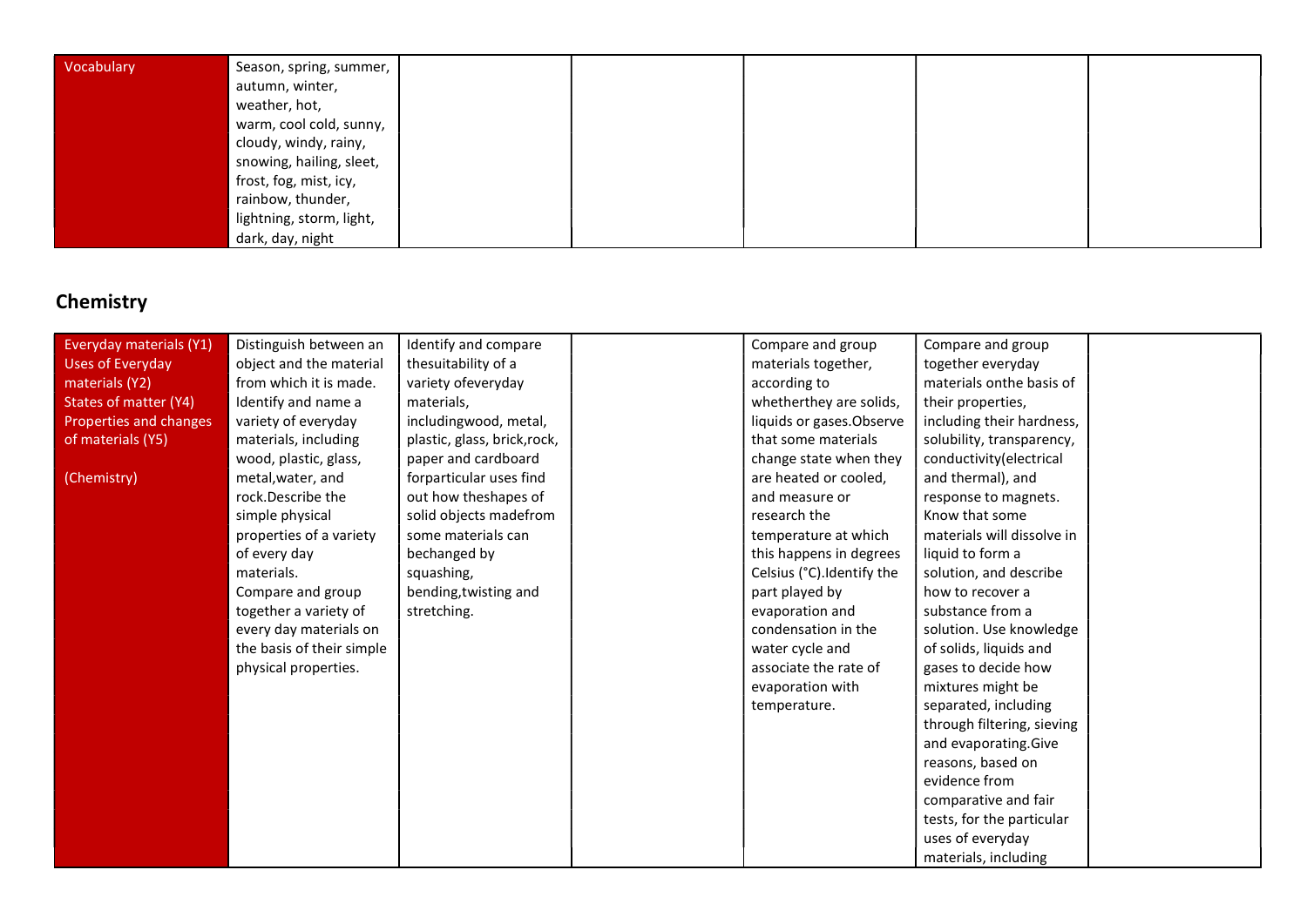|                             |                                                                                                                                                                                                                                                                                            |                                                                                                                                                                                                                                                                                                    |                                                                                                                                                                                                                                                                                                                               |                                                                                                                                                                                                                                                                                                                                                           | metals, wood and<br>plastic. Demonstrate<br>that dissolving, mixing<br>and changes of state are<br>reversible changes.<br>Explain that some<br>changes result in the<br>formation of new<br>materials, and that this<br>kind of change is not<br>usually reversible,<br>including changes<br>associated with burning<br>and the action of acid       |                                    |
|-----------------------------|--------------------------------------------------------------------------------------------------------------------------------------------------------------------------------------------------------------------------------------------------------------------------------------------|----------------------------------------------------------------------------------------------------------------------------------------------------------------------------------------------------------------------------------------------------------------------------------------------------|-------------------------------------------------------------------------------------------------------------------------------------------------------------------------------------------------------------------------------------------------------------------------------------------------------------------------------|-----------------------------------------------------------------------------------------------------------------------------------------------------------------------------------------------------------------------------------------------------------------------------------------------------------------------------------------------------------|------------------------------------------------------------------------------------------------------------------------------------------------------------------------------------------------------------------------------------------------------------------------------------------------------------------------------------------------------|------------------------------------|
| Vocabulary                  | Object, material, wood,<br>plastic, glass, metal,<br>water, rock, brick,<br>paper, fabric, elastic,<br>foil, cardboard, rubber,<br>wool, clay, hard, soft,<br>stretchy, stiff, bendy,<br>waterproof, absorbent,<br>tear, rough, smooth,<br>shiny, dull, see<br>through, not see<br>through | Suitable/unsuitable,<br>use, object,<br>material, property,<br>wood, plastic,<br>glass, metal water, rock,<br>fabrics, hard, soft,<br>stretchy, flexible,<br>waterproof, absorbent,<br>transparent,<br>translucent,<br>opaque, shape, change,<br>twist, squash, bend,<br>stretch, roll,<br>squeeze |                                                                                                                                                                                                                                                                                                                               | States of matter, solid,<br>liquid, gas, air, oxygen,<br>powder, granular/grain,<br>crystals, change state,<br>ice/water/steam, water<br>vapour, heating,<br>cooling, temperature,<br>degrees celcius, melt,<br>freeze, solidify, melting<br>point, boil, boiling point,<br>evaporation,<br>condensation, water<br>cycle, precipitation,<br>transpiration | on bicarbonate of soda.<br>Y4 plus rigid, hard, soft,<br>stretchy, flexible,<br>waterproof, absorbent,<br>electrical/thermal<br>conductivity,<br>melting, dissolve,<br>solution, insoluble,<br>solute, solvent, particle,<br>mixture, filtering,<br>sieving, residue,<br>reversible/non<br>reversible changes, new<br>material, burning,<br>rusting, |                                    |
| <b>Rocks</b><br>(Chemistry) |                                                                                                                                                                                                                                                                                            |                                                                                                                                                                                                                                                                                                    | Compare and group<br>together different kinds<br>of rocks on the basis of<br>their appearance and<br>simple physical<br>properties.<br>Describe in simple terms<br>how fossils are formed<br>when things that have<br>lived are trapped within<br>rock.<br>Recognise that soils are<br>made from rocks and<br>organic matter. |                                                                                                                                                                                                                                                                                                                                                           |                                                                                                                                                                                                                                                                                                                                                      | (see Evolution and<br>inheritance) |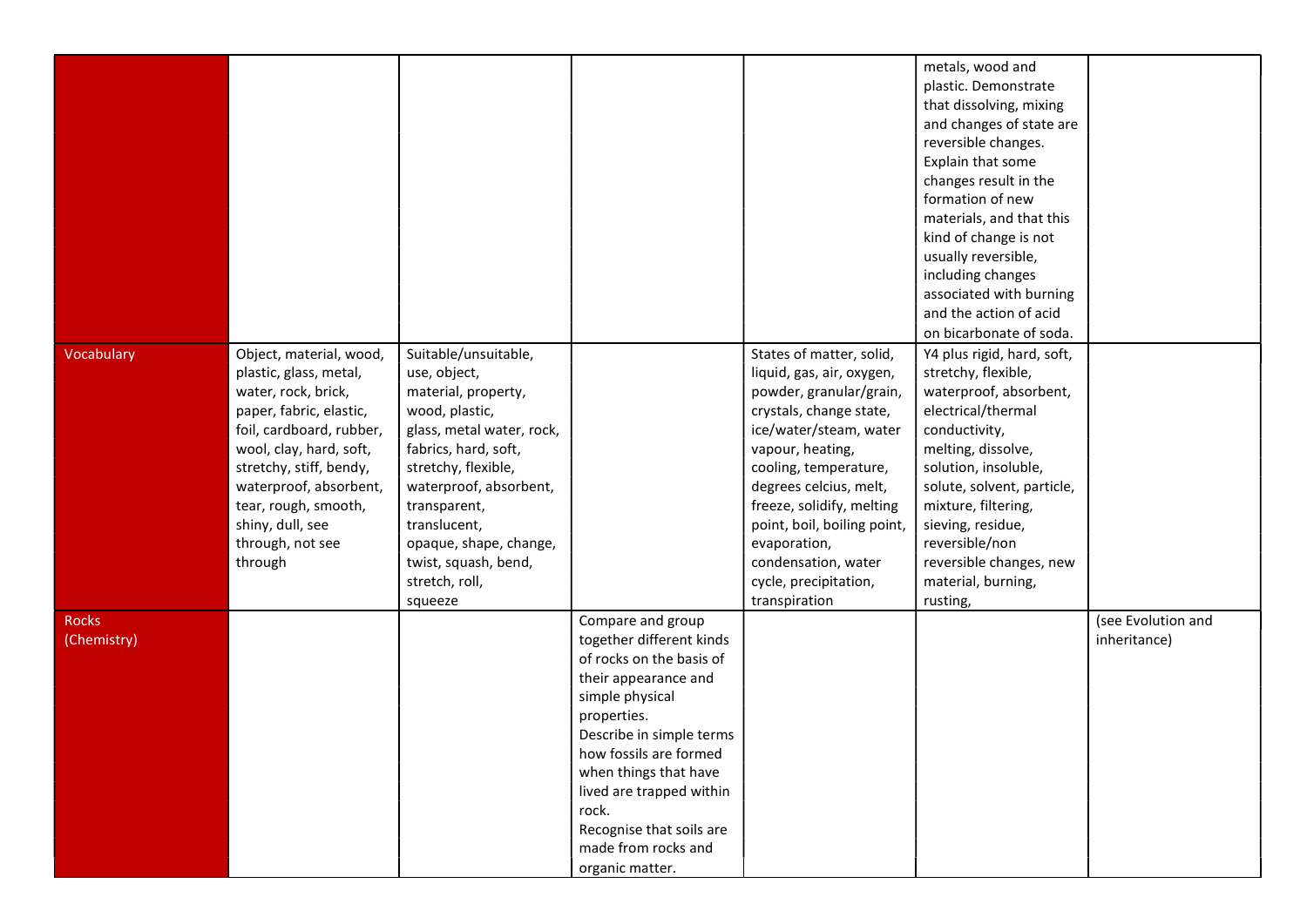| Vocabulary |  | Rock, stone, pebble,<br>boulder, soil, fossils,<br>grains, crystals, texture,<br>absorb water, let<br>waterthrough, marble,<br>chalk, |  |  |
|------------|--|---------------------------------------------------------------------------------------------------------------------------------------|--|--|
|            |  | granite, sandstone, slate,<br>sandy soil, claysoil,<br>chalky soil, peat,                                                             |  |  |

# **Physics**

| Light (Y3 and Y6) | Recognise that they       | Identify how sounds are  | Recognise that light      |
|-------------------|---------------------------|--------------------------|---------------------------|
|                   | need light in order to    | made, associating some   | appears to travel in      |
| Sound (Y4)        | see things and that dark  | of them with something   | straight lines.           |
|                   | is the absence of light.  | vibrating.               | Use the idea that light   |
| (Physics)         | Notice that light is      | Recognise that           | travels in straight lines |
|                   | reflected from surfaces.  | vibrations from          | to explain that           |
|                   | Recognise that light      | sounds travel through a  | objects are seen          |
|                   | from the sun can be       | medium to the ear.       | because they              |
|                   | dangerous and that        | Find patterns between    | give out or reflect light |
|                   | there are ways to         | the pitch of a sound and | into the eye.             |
|                   | protect their eyes.       | features of the object   | Explain that we see       |
|                   | Recognise that shadows    | that produced it.        | things because light      |
|                   | are formed when the       | Find patterns between    | travels from light        |
|                   | light from a light source | the volume of a sound    | sources to our eyes or    |
|                   | is blocked by a solid     | and the strength of the  | from light sources to     |
|                   | object.                   | vibrations that          | objects and then to our   |
|                   | Find patterns in the way  | produced it. Recognise   | eyes.                     |
|                   | that the size of shadows  | that sounds get fainter  | Use the idea that light   |
|                   | change.                   | as the distance from the | travels in straight lines |
|                   |                           | sound source increases.  | to explain why            |
|                   |                           |                          | shadows have the same     |
|                   |                           |                          | shape as the objects      |
|                   |                           |                          | that cast them.           |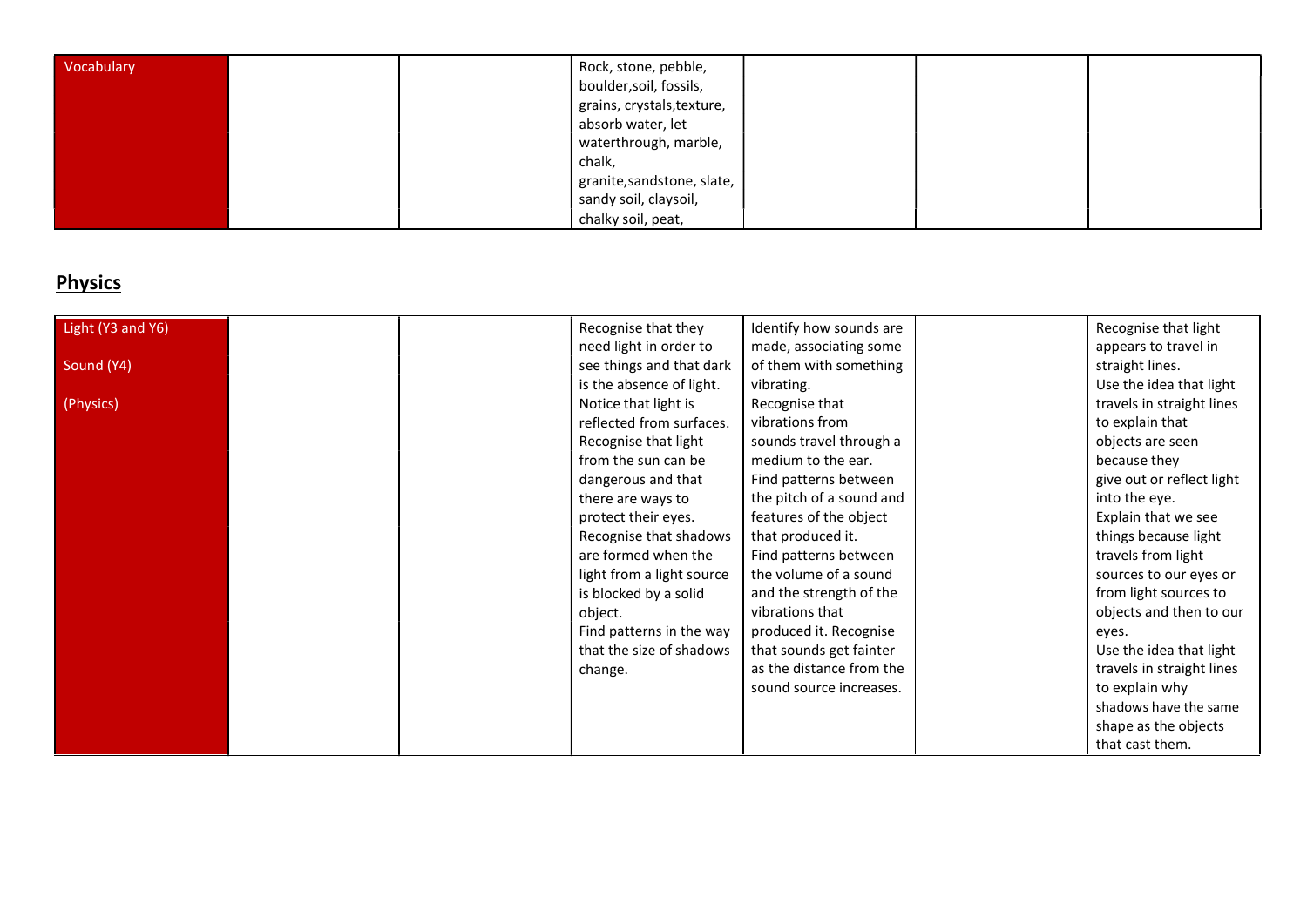| Vocabulary              |  | Light, light source,<br>darkness, reflect,<br>reflective, mirror,<br>shadow, block,<br>direction, transparent,<br>opaque, translucent                                                                                                                                                                                                                                                                                                                                                                                                                                     | Sound, sound source,<br>noise, vibration, travel,<br>solid, liquid, gas, pitch,<br>tune, high, low, volume,<br>loud, quiet, fainter,<br>muffle, strength of<br>vibrations, insulation,<br>instrument, percussion,<br>strings, bass, woodwind,<br>tuned<br>instrument |                                                                                                                                                                                                                                                                                                                                                          | Light, light source,<br>darkness, reflect,<br>reflective, shadow,<br>block, absorb, direction,<br>transparent, opaque,<br>translucent |
|-------------------------|--|---------------------------------------------------------------------------------------------------------------------------------------------------------------------------------------------------------------------------------------------------------------------------------------------------------------------------------------------------------------------------------------------------------------------------------------------------------------------------------------------------------------------------------------------------------------------------|----------------------------------------------------------------------------------------------------------------------------------------------------------------------------------------------------------------------------------------------------------------------|----------------------------------------------------------------------------------------------------------------------------------------------------------------------------------------------------------------------------------------------------------------------------------------------------------------------------------------------------------|---------------------------------------------------------------------------------------------------------------------------------------|
| Forces and magnets (Y3) |  | Compare how things<br>move on different                                                                                                                                                                                                                                                                                                                                                                                                                                                                                                                                   |                                                                                                                                                                                                                                                                      | Explain that<br>unsupported objects fall                                                                                                                                                                                                                                                                                                                 |                                                                                                                                       |
| Forces (Y5)             |  | surfaces.                                                                                                                                                                                                                                                                                                                                                                                                                                                                                                                                                                 |                                                                                                                                                                                                                                                                      | towards the Earth                                                                                                                                                                                                                                                                                                                                        |                                                                                                                                       |
| (Physics)               |  | Notice that some forces<br>need contact between<br>two objects, but<br>magnetic forces can act<br>at a distance.<br>Observe how magnets<br>attract or repel each<br>other and attract some<br>materials and not<br>others.<br>Compare and group<br>together a variety of<br>everyday materials<br>on the basis of whether<br>they are attracted to a<br>magnet, and identify<br>some magnetic<br>materials.<br>Describe magnets as<br>having two poles.<br>Predict whether two<br>magnets will attract or<br>repel each other,<br>depending on which<br>poles are facing. |                                                                                                                                                                                                                                                                      | because of the force of<br>gravity acting between<br>the Earth and the falling<br>object.<br>Identify the effects of<br>air resistance, water<br>resistance and friction,<br>that act between<br>moving surfaces.<br>Recognise that some<br>mechanisms, including<br>levers, pulleys and<br>gears, allow a smaller<br>force to have a greater<br>effect. |                                                                                                                                       |
| Vocabulary              |  | Force, contact force,<br>noncontact force,<br>magnetic force, magnet,<br>strength,                                                                                                                                                                                                                                                                                                                                                                                                                                                                                        |                                                                                                                                                                                                                                                                      | Fall, Earth, gravity,<br>weight, mass, air<br>resistance, water<br>resistance, friction,                                                                                                                                                                                                                                                                 |                                                                                                                                       |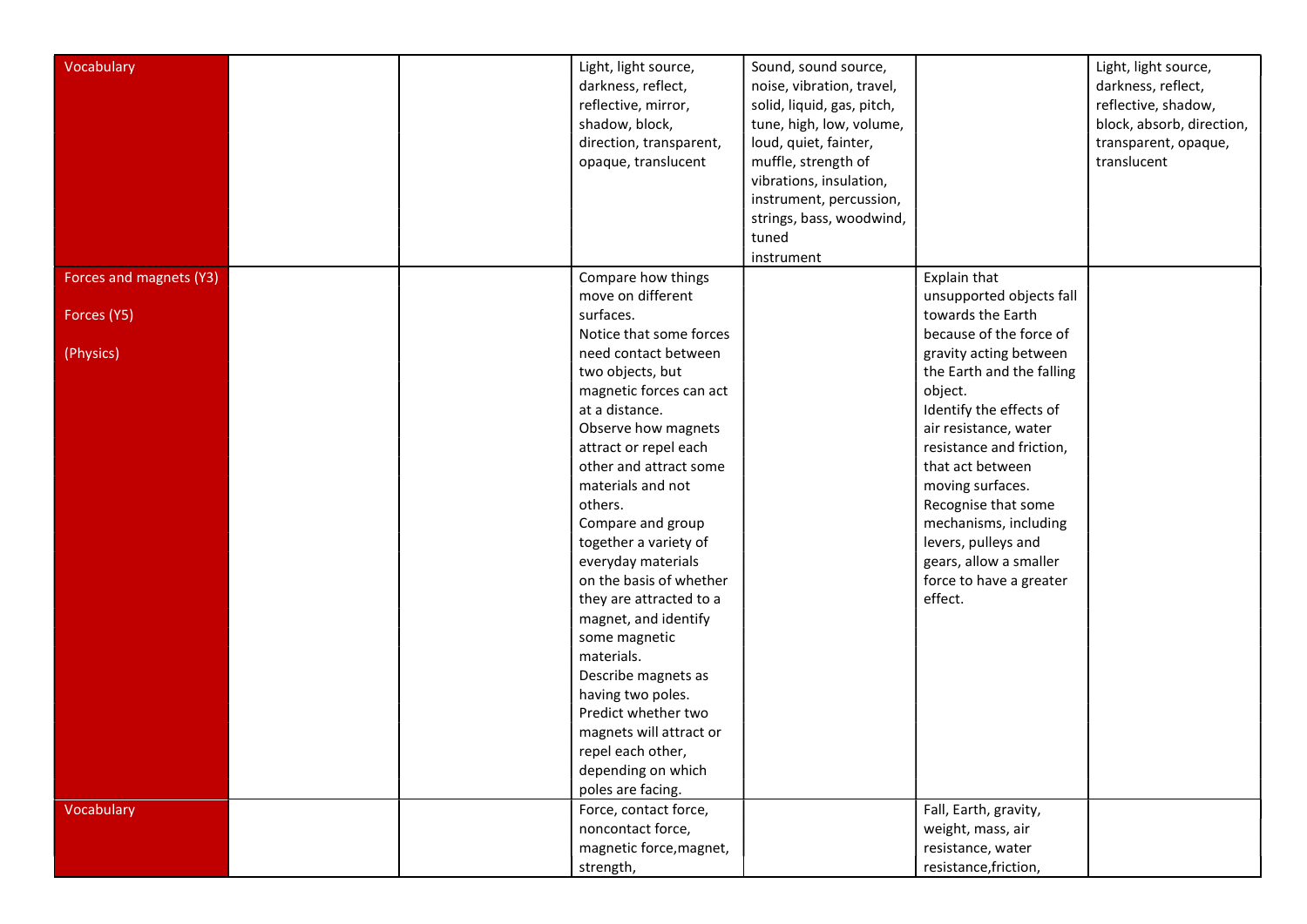| Electricity<br>(Physics) |  | bar/ring/button/horses<br>hoemagnets, attract,<br>repel, magnetic material,<br>metal, iron, steel, non<br>magnetic, poles,<br>north/south pole | Identify common<br>appliances that run on                                                                                                                                                                                                                                                                                                                                                                                                                                                                                                                                                                              | moving surfaces,<br>mechanisms, levers,<br>pulleys, gears, force,<br>transfers | Associate the brightness<br>of a lamp or the volume                                                                                                                                                                                                                                                                                                            |
|--------------------------|--|------------------------------------------------------------------------------------------------------------------------------------------------|------------------------------------------------------------------------------------------------------------------------------------------------------------------------------------------------------------------------------------------------------------------------------------------------------------------------------------------------------------------------------------------------------------------------------------------------------------------------------------------------------------------------------------------------------------------------------------------------------------------------|--------------------------------------------------------------------------------|----------------------------------------------------------------------------------------------------------------------------------------------------------------------------------------------------------------------------------------------------------------------------------------------------------------------------------------------------------------|
|                          |  |                                                                                                                                                | electricity.<br>Construct a simple<br>series electrical circuit,<br>identifying and naming<br>its basic parts, including<br>cells, wires, bulbs,<br>switches and buzzers.<br>Identify whether or not<br>a lamp will light in a<br>simple series circuit,<br>based on whether or<br>not the lamp is part of a<br>complete loop with a<br>battery.<br>Recognise that a switch<br>opens and closes a<br>circuit and associate this<br>with whether or not a<br>lamp lights in a simple<br>series circuit.<br>Recognise some<br>common conductors<br>and insulators and<br>associate metals with<br>being good conductors. |                                                                                | of a buzzer with the<br>number and voltage of<br>cells used in<br>the circuit.<br>Compare and give<br>reasons for variations in<br>how components<br>function, including the<br>brightness of bulbs, the<br>loudness of buzzers and<br>the on/off position of<br>switches.<br>Use recognised symbols<br>when representing a<br>simple circuit in a<br>diagram. |
| Vocabulary               |  |                                                                                                                                                | Electricity, appliance,<br>device, mains, plug,<br>electrical circuit,<br>complete circuit, circuit<br>diagram, circuit<br>symbol, components,<br>cell, battery,<br>positive/negative,<br>connect, connection,                                                                                                                                                                                                                                                                                                                                                                                                         |                                                                                | Electricity, appliance,<br>device, electrical circuit,<br>complete circuit, circuit<br>diagram, circuit<br>symbol, components,<br>cell, battery, positive,<br>negative, terminal,<br>connection, short<br>circuit, wire, crocodile                                                                                                                             |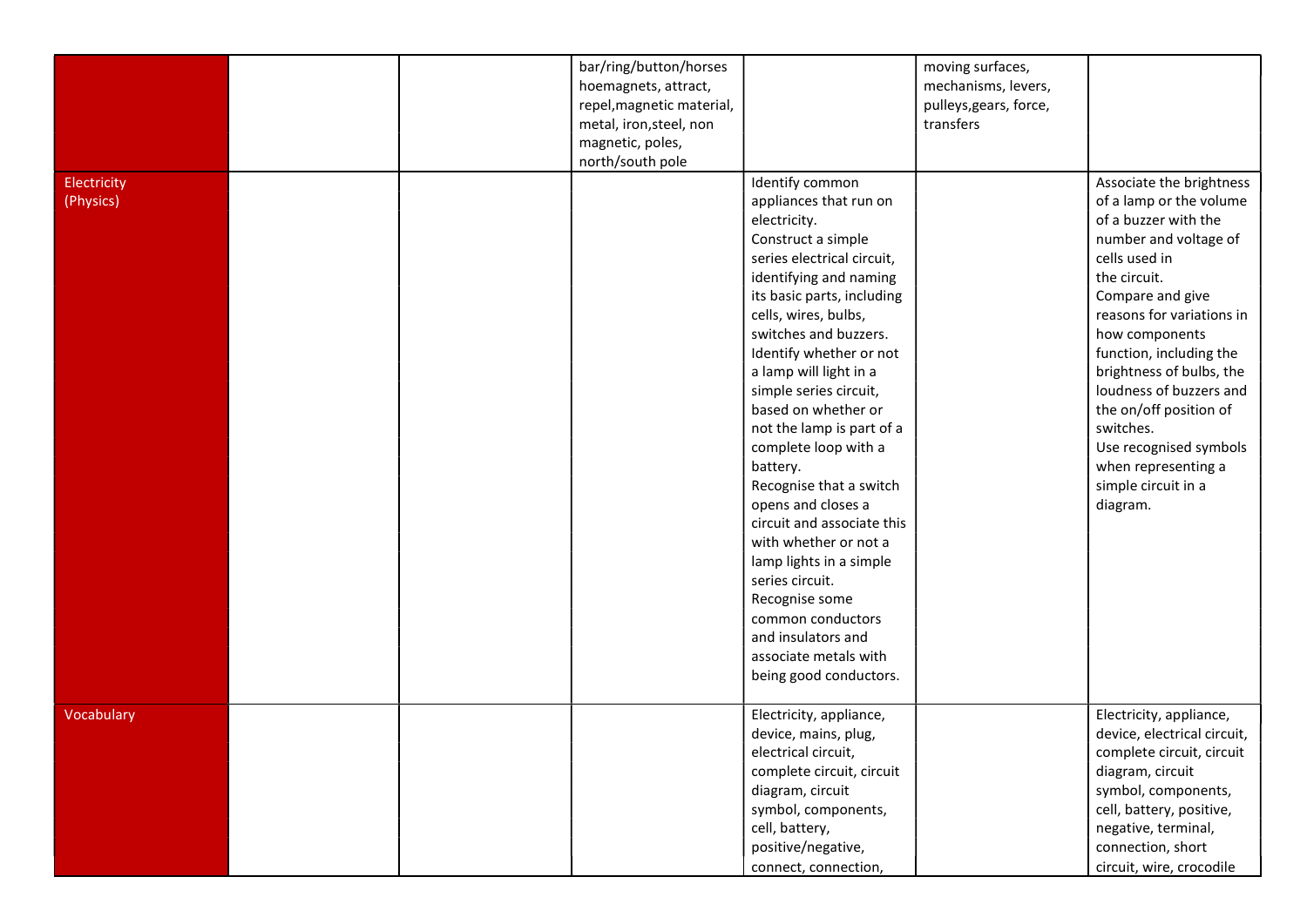|                                     |  | short circuit, wire,<br>crocodile clip, bulb,<br>bright/dim, switch,<br>buzzer, motor,<br>faster/slower,<br>conductor, insulator,<br>metal/non metal |                                                                                                                                                                                                                                                                                                                                                                                           | clip, bulb, bright/dim,<br>switch, buzzer, volume,<br>motor, conductor,<br>insulator, voltage,<br>current, resistance. |
|-------------------------------------|--|------------------------------------------------------------------------------------------------------------------------------------------------------|-------------------------------------------------------------------------------------------------------------------------------------------------------------------------------------------------------------------------------------------------------------------------------------------------------------------------------------------------------------------------------------------|------------------------------------------------------------------------------------------------------------------------|
| <b>Earth and Space</b><br>(Physics) |  |                                                                                                                                                      | Describe the movement<br>of the Earth, and other<br>planets, relative to the<br>Sun in the solar system.<br>Describe the movement<br>of the Moon relative to<br>the Earth. Describe the<br>Sun, Earth and Moon as<br>approximately spherical<br>bodies. Use the idea of<br>the Earth's rotation to<br>explain day and night<br>and the apparent<br>movement of the sun<br>across the sky. |                                                                                                                        |
| Vocabulary                          |  |                                                                                                                                                      | Earth, planets, sun, solar<br>system, moon, celestial<br>body, spherical, rotation,<br>spin, night and<br>day, names of planets,<br>dwarf planet, orbit,<br>geocentric model,<br>heliocentric model,<br>shadowclocks, sundials,<br>astronomicalclocks                                                                                                                                     |                                                                                                                        |